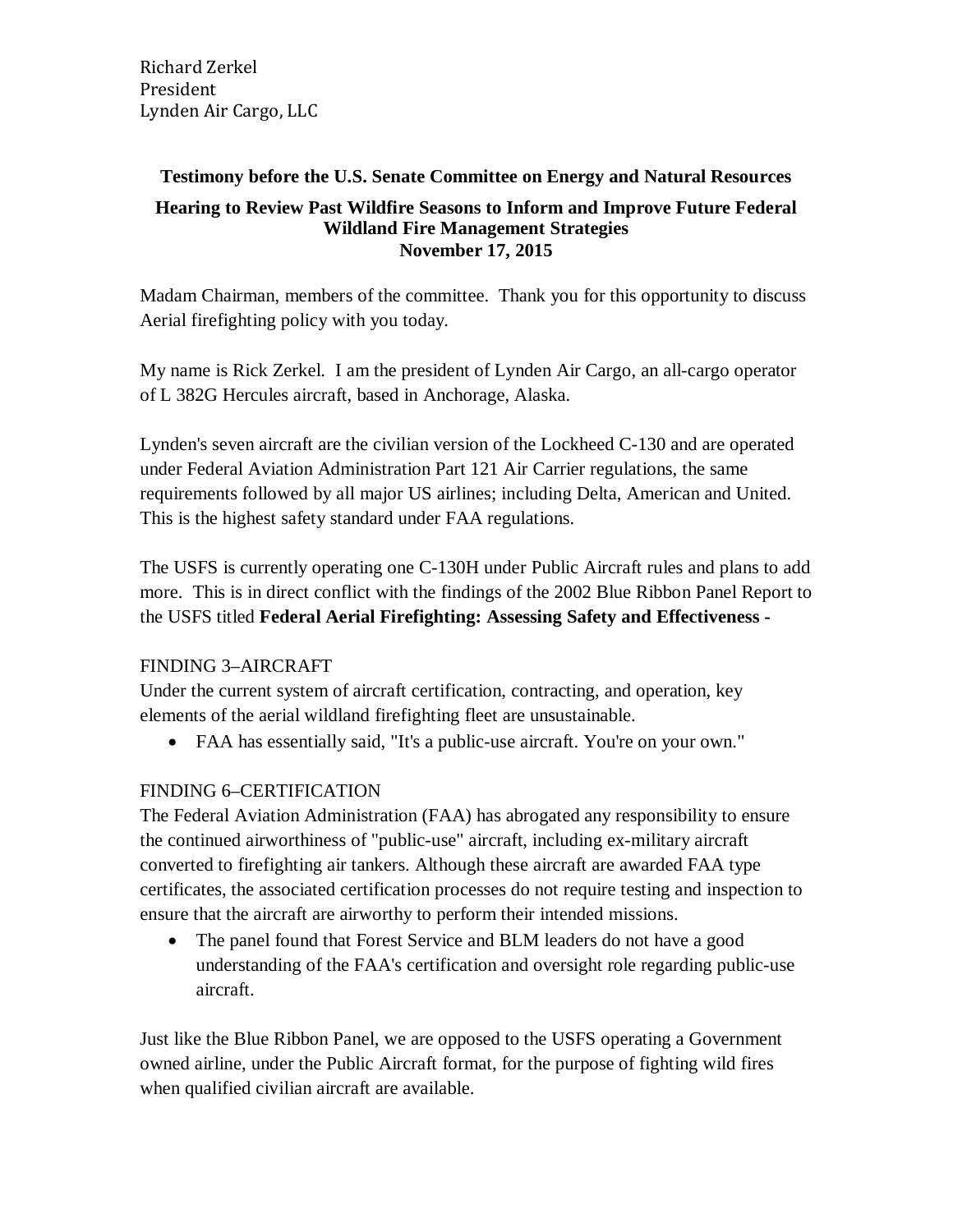Lynden spent substantial capital and one year complying with the regulatory, technical and the physical conversion of one of our Hercules in order to lease to a qualified operator under the Next Generation 2.0 solicitation. A very tight timetable and rigid requirements resulted in our aircraft being rejected while the USFS operated the first of seven C-130H aircraft, equipped with the obsolete MAFFS II dispersant system and operated without appropriate FAA oversight. By necessity, the Lynden aircraft was deployed to Australia where it is in service to the National Aerial Firefighting Centre (NAFC).

Our message this morning can be summarized in three main points:

- First, the commercial aerial firefighting industry is entirely capable of providing all of the Forest Service's Large Air Tanker requirements at considerably less expense than the current planned use of C-130H aircraft.
- The acquisition and use of the C-130H aircraft may be in conflict with the Federal Acquisition Regulations and the Economy Act.
- And most importantly, the non-regulated, public aircraft format, proposed for the government owned large air tanker fleet is inherently less safe than the rigorous standards the commercial fleet must adhere to and has set an unfair double standard. This double standard resulted in the most capable and safest firefighting aircraft in the world being deployed elsewhere, while an unregulated, unqualified and expensive Government aircraft fought fires in our country.

More importantly, we believe the regulatory, certification and safety standards mandated by the FAA have been established for a sound reason; to mitigate the possibility of loss of life and property. These standards should be applied to all aircraft operating in the harsh environment of aerial firefighting without exception. As we speak, it appears the Forest Service intends to operate the C-130H's under the public aircraft category, accepting responsibility for their continuing airworthiness and for certifying the design safety of the retardant tank installation. If the Coast Guard is retained as the engineering authority the expertise of the FAA is completely removed from the process.

The USFS has been very specific that all commercial Large Air Tankers be modified in accordance with the very demanding and time consuming FAA certification process. The industry accepts these parameters and the time and expense involved, but we strongly disagree that the Forest Service should waive this requirement for itself and opt for the less stringent public aircraft option. There should be one standard for all aircraft